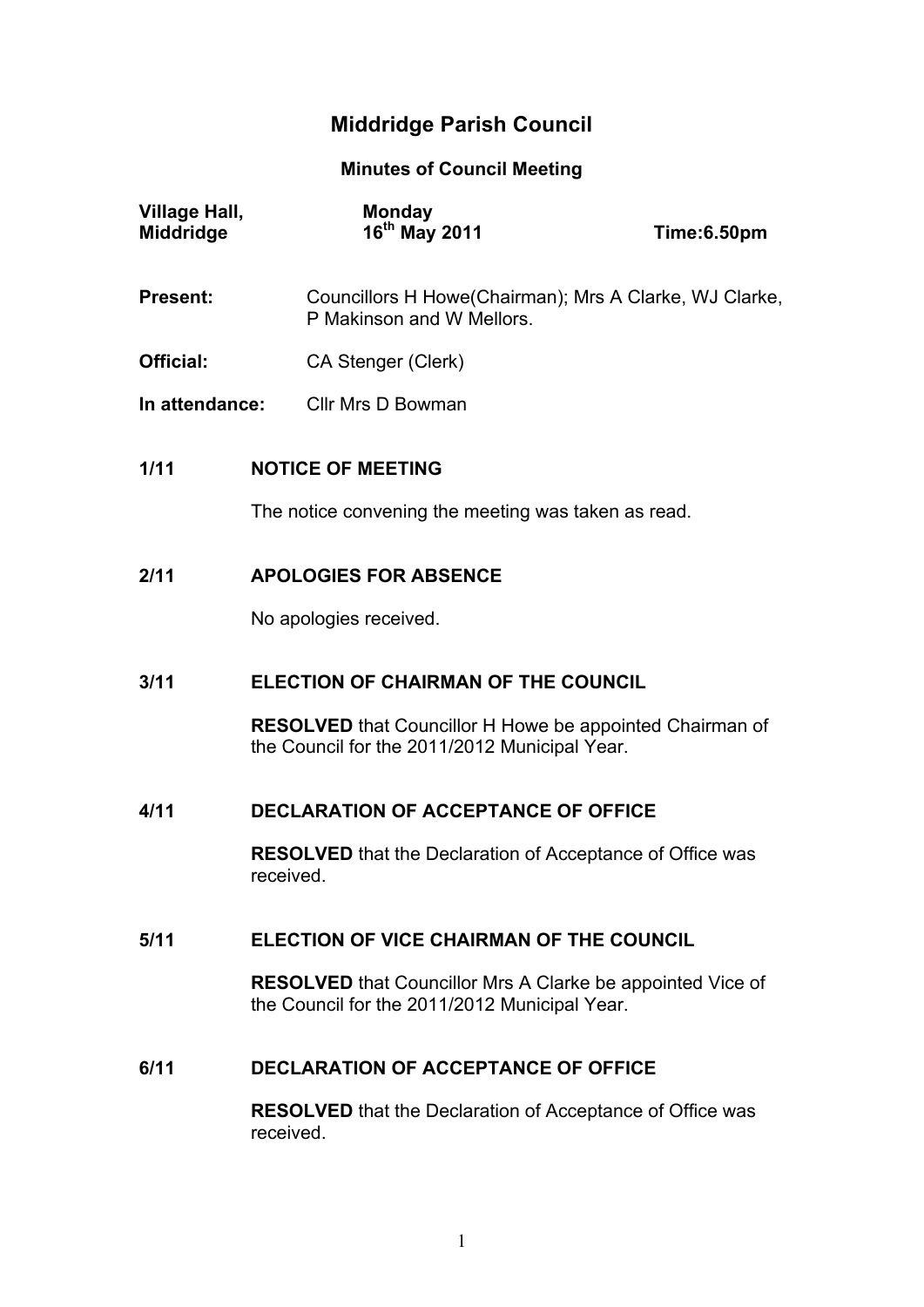#### **7/11 NOTIFICATION OF PERSONAL INTERESTS/RECEIPT OF GIFTS OR HOSPITALITY**

**RESOLVED** that the notification of personal interests be received, to be returned to the Council by the clerk within 28 days.

#### **8/11 THANKS TO OUTGOING CHAIRMAN**

**RESOLVED** that the thanks of the Parish Council be recorded to the outgoing Chairman Councillor Clarke for the duties carried out during his term of office.

# **9/11 APPOINTMENT OF PARISH CLERK**

**RESOLVED** that the appointment of Carol Ann Stenger as the new Parish Clerk be recorded. Also that the thanks of the Parish Council be recorded to the outgoing clerk Nigel Hart for the duties carried out during his term of appointment.

#### **10/11 MINUTES**

.

The Minutes of the meeting held on  $7<sup>th</sup>$  March 2011 were signed by the Chairman as a correct record

### **11/11 MATTERS ARISING FROM MINUTES**

#### **Grounds Maintenance & General Repairs**

- i) The previous clerk advised that no further bills had yet been received from Npower (minute 80/10 refers)
- ii) The wooden bench repairs had been completed by Cllr J Clarke (minute 82/10 refers).
- iii) The planting of the elm tree in The Docks area had been completed by Cllrs Howe and Makinson (minute 88/10 v refers).

**RESOLVED** that Cllr Makinson would register the species of the elm tree and record the growth for the Great British Elm Planting Experiment.

iv) The Litter Free Durham event had taken place (minute 88/10 vi refers)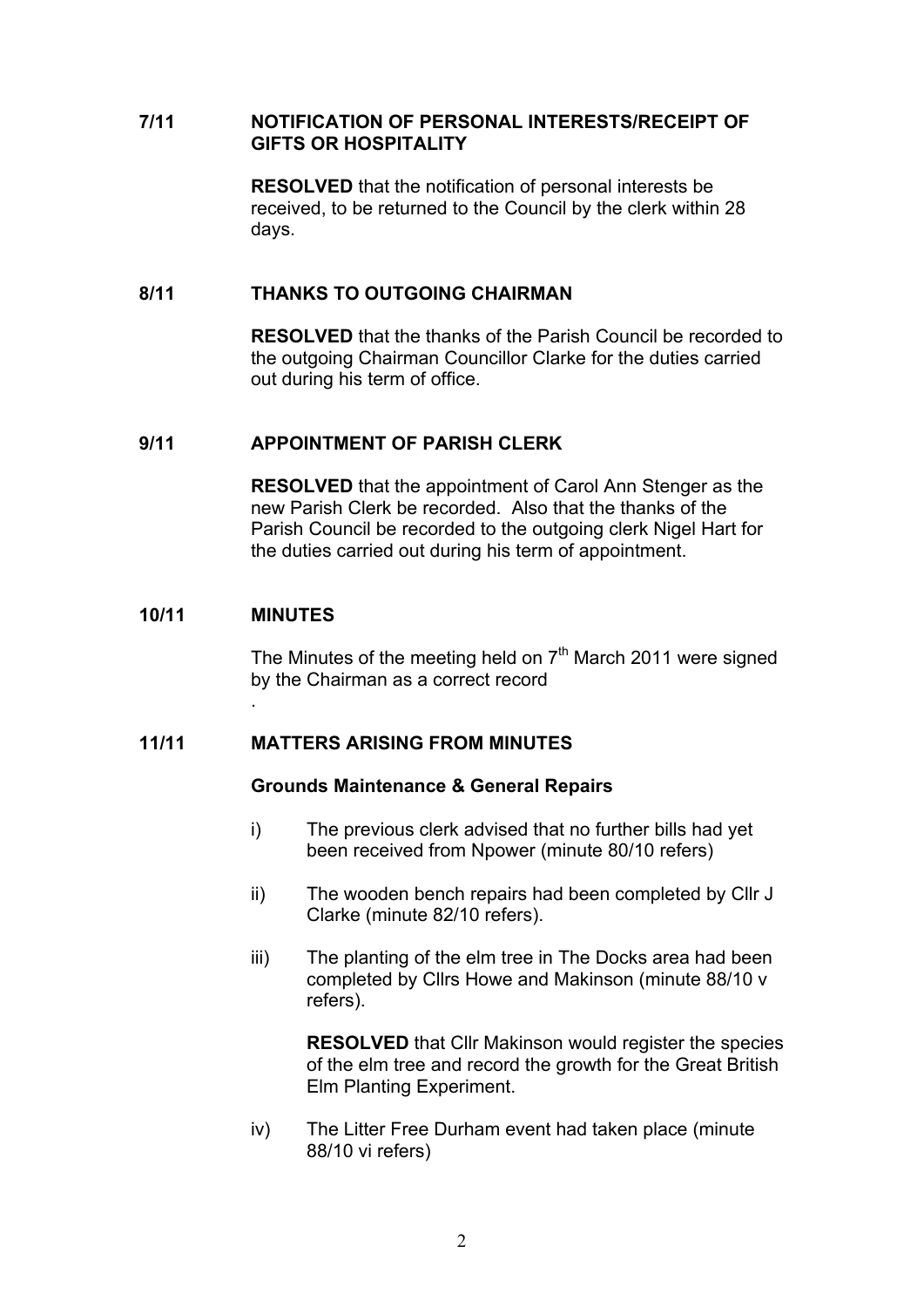#### **12/11 ACCOUNTS FOR PAYMENT**

Members considered a schedule of Accounts for Payment.

**RESOLVED** that the following accounts be approved for payment:-

| N Hart                                          | Salary                     | £191.65 |
|-------------------------------------------------|----------------------------|---------|
| SE Landscaping                                  | Grasscutting - April       | £188.00 |
| <b>JWS Power Wash</b>                           | Bush Shelter Cleaning x 2  | £60.00  |
| <b>Zurich Municipal Insurance</b>               | Local Council Policy incl. |         |
|                                                 | Play Area insurance        | £878.88 |
| Middridge Village Association Middridge Mercury |                            | £18.00  |

# **13/11 ACCOUNTS FOR THE YEAR ENDED 31ST MARCH 2011**

Consideration was given to the finalised accounts for the period ended 31<sup>st</sup> March 2011 which were currently the subject of internal audit and would be submitted for approval by the Council before submission with the Council's Annual Return to the external auditor. It was also noted that reclaiming of VAT for 2010/11 was still to be carried out.

**RESOLVED** that the Clerk submit the accounts for approval by the Council as soon as they are returned by the internal auditor and to complete the necessary paperwork to recover VAT.

# **14/11 GROUNDS MAINTENANCE & GENERAL REPAIRS**

i) Grounds Maintenance or General Repairs Issues

It was noted that work on the outstanding repairs to the wooden seat bench had been completed by Cllr J Clarke.

A detrimental comment regarding the mowing of the grass in the Play Area had been received.

**RESOLVED** that the quality of the maintenance be monitored and discussed again at the next meeting and for the Clerk to contact the contractor to request that the Village Green be mown the week commencing 27 June 2011 in anticipation of the Village Fete.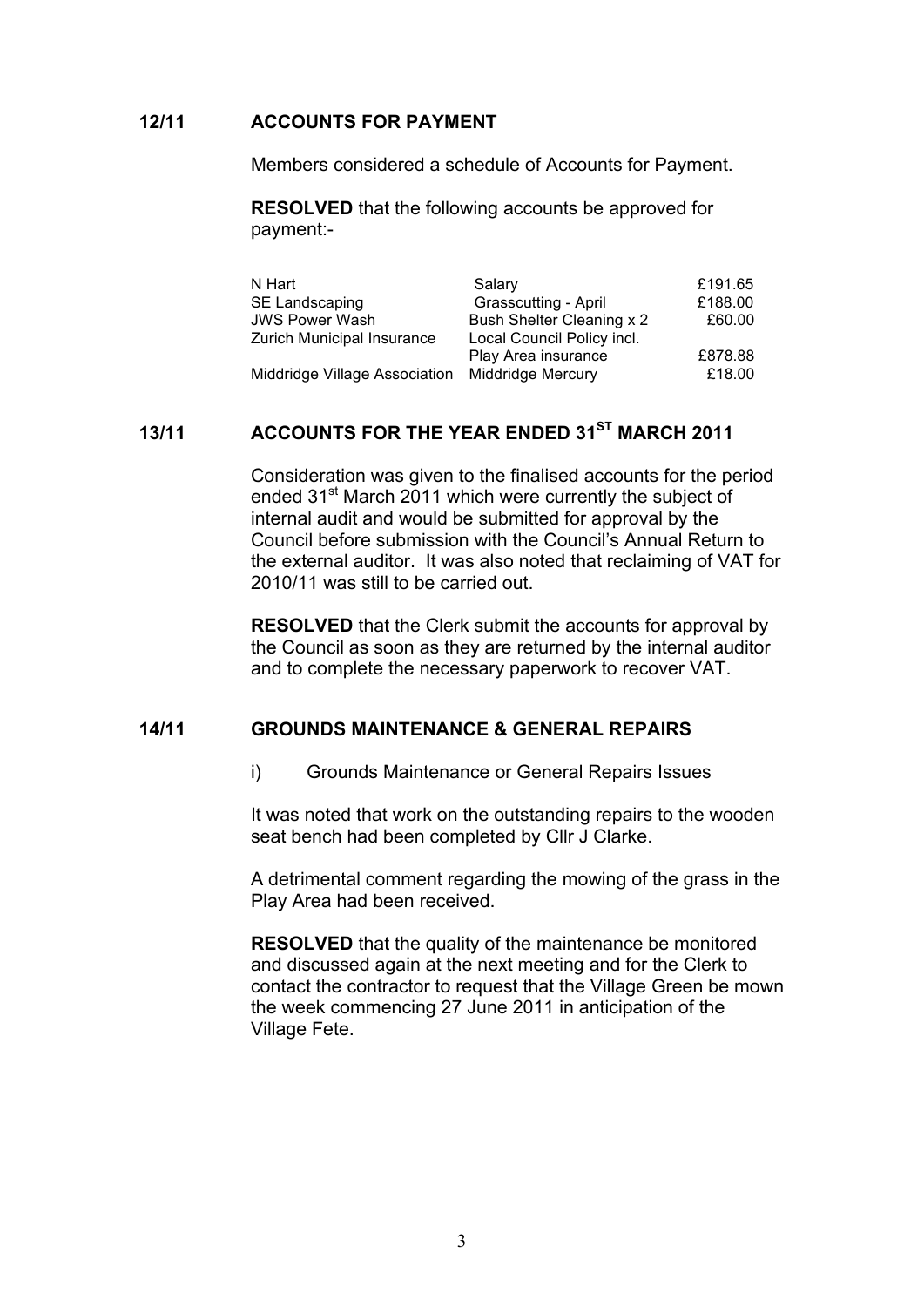ii) Maintenance of the Millennium Hedge

Cllr Mrs A Clarke had met with a representative of East Durham Groundwork Trust who had been very positive about the condition of the hedge and suggested that the hedge be layed when it had achieved 1-3 years further growth. The cost of laying was discussed, with the representative advising of their practice of using one professional only with volunteers carrying out the majority of the work, which would keep costs down. The maintenance of the undergrowth below and behind the hedge was discussed.

**RESOLVED** that Cllr Mrs A Clarke contact Ian Grey, Voluntary Countryside Ranger, with reference to evaluation and assistance regarding the undergrowth from the Countryside Volunteers.

iii) Proposed Erection of a Gate across Public Footpath No 5, Middridge Farms

The proposed gate had been completed and was now erected.

iv) Parish Paths Partnership

The Chairman reported that there was a tree down on the northern leg of Path 2. He had contacted Elaine Field, Countryside Officer, and she is to contact the landowner.

### **15/11 PROPOSED DISPOSAL OF ALLOTMENTS BY DURHAM COUNTY COUNCIL, MIDDRIDGE**

There had been no contact from DCC regarding the transfer; however Cllr Mrs D Bowman reported that she had been informed of a transfer date of June. The request for the allotment tenants to defer payment of their annual rent had not been agreed to.

(Cllr Makinson declared a personal, non-prejudicial interest in respect of the above item as a result of being a current allotment holder.)

### **16/11 PLANNING APPLICATIONS**

The Clerk advised that no planning applications for the Parish had been received.

**RESOLVED** that the report be noted.